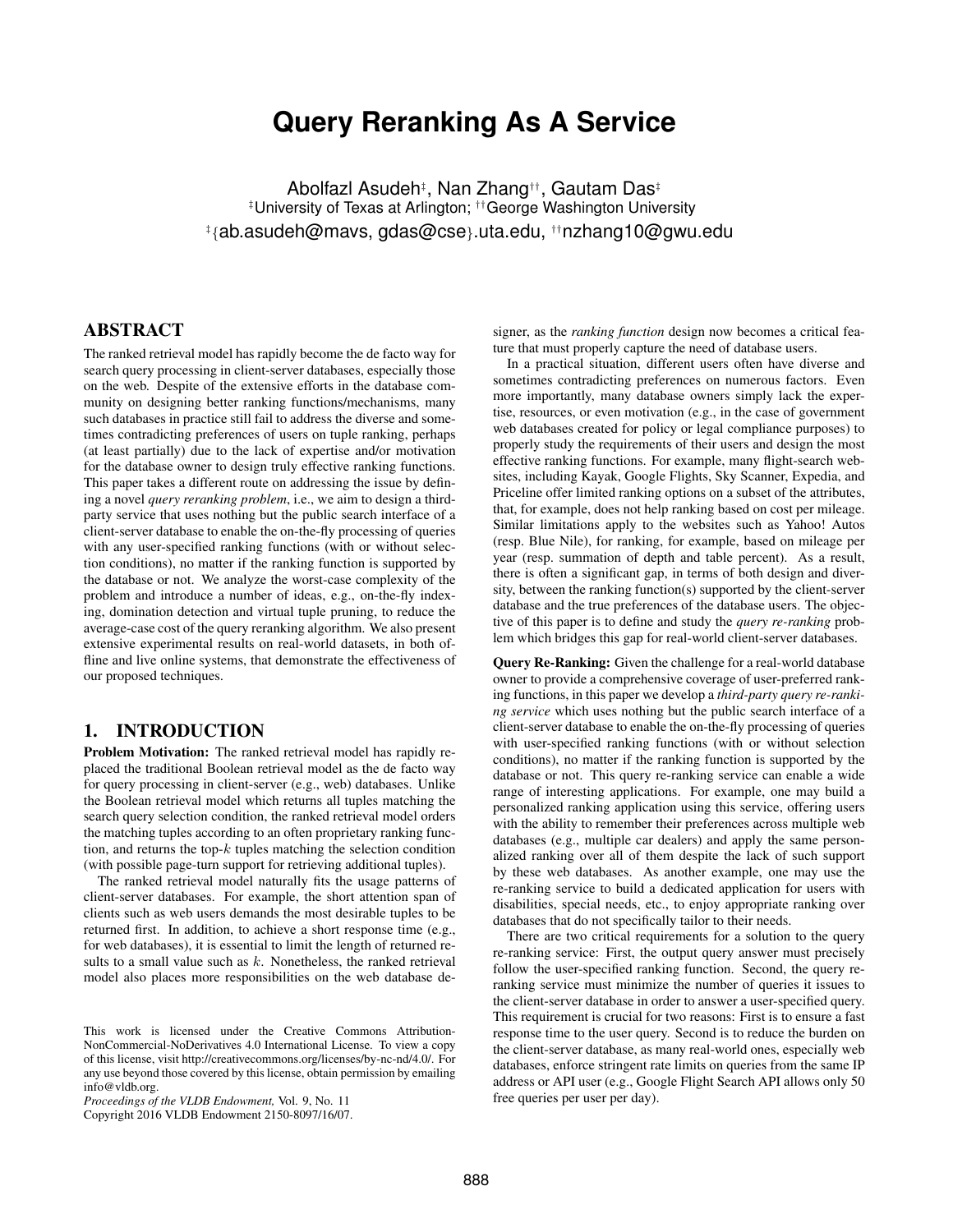Problem Novelty: While extensive studies have focused on translating an unsupported query to multiple search queries supported by a database, there has not been research on the *translation of ranking* requirements of queries. Related work includes the studies on crawling client-server databases [15], as a baseline solution for query re-ranking is to first crawl all tuples from the client-server database, and then process the user query and ranking function locally. The problem, however, is the high query cost, since the number of queries to be issued to the client-server database for crawling is proven [15] to range from at least linear to the database size in the best-case scenario to quadratic and higher in worse cases.

Another seemingly simple solution is for the third-party service to retrieve more than k tuples matching the user query, say  $h \cdot k$  tuples by using the "page-down" feature provided by a client-server database (or [16, 17] when such a feature is unavailable), then locally re-rank the  $h \cdot k$  tuples and return the top- $k$  ones. There are two problems with this solution. First, since many client-server databases choose not to publish the design of their proprietary ranking functions (e.g., simply naming it "rank by popularity" in web databases), results returned by this approach will have unknown error unless all tuples satisfying the user query are crawled. Second, when the database ranking function differs significantly from the user-specified one, this approach may have to issue many pagedowns (i.e., a large  $h$ ) in order to retrieve the real top- $k$  answers according to the user-specified ranking function.

Finally, note that our problem stands in sharp contrast with existing studies on processing top- $k$  queries over traditional databases using pre-built indices and/or materialized views (e.g., [4,10]). The key difference here is the underlying *data access model*: Unlike prior work which assume complete access to data, we are facing a restricted, top-k, search interface provided by the database.

Outline of Technical Results: We start by considering a simple instance of the problem, where the user-desired ranking function is on a single attribute, and developing Algorithm 1D-RERANK to solve it. Note that this special, 1D, case not only helps with explaining the key technical challenges of query reranking, but also can be surprisingly useful for real-world web databases. For example, while flight search websites like Kayak offer the ability to specify a range query on layover time, it does not support ranking according to the attribute. The 1D-RERANK algorithm handily addresses this need by enabling a "Get-Next" primitive - i.e., upon given a user query q, an attribute  $A_i$ , and the top-h tuples satisfying q according to  $A_i$ , it finds the "next", i.e.,  $(h + 1)$ -th ranked, tuple.

In the development of 1D-RERANK, we rigidly prove that, in the worst-case scenario, retrieving even just the top-1 tuple requires crawling of the entire database. Nonetheless, we also show that the practical query cost tends to be much smaller. Specifically, we found a key factor (negatively) affecting query cost to be what we refer to as "dense regions" - i.e., a large number of tuples clustering together within a small interval, that may be queried again and again for the processing of different queries. This prompts us to propose an *on-the-fly indexing* idea that detects such dense regions and proactively crawls top-ranked tuples in it to avoid the waste on processing future user queries.

To solve the general problem of query reranking for any arbitrary user-desired ranking function (rather than just 1D), a seemingly simple solution is to directly apply a classic top- $k$  query processing algorithm that leverages sorted access to each attribute, e.g., Fagin's algorithm [9], by calling the "Get-Next" primitive provided by 1D-RERANK as a subroutine. The problem with this is that it incurs a significant waste of queries when applied to client-server databases, mainly because it fails to leverage the multi-predicate (conjunctive) queries supported by the underlying database.

To address the issue, we develop MD-RERANK (i.e., Multi-Dimensional Rerank), a query re-ranking algorithm that identifies a small number of multi-predicate queries to directly retrieve the top- $k$  tuples according to a user query. We note a key difference between the 1D and MD cases: In the 1D case, a single query is enough to cover the subspace outranking a given tuple, while the MD case requires a much larger number of queries due to the more complex shape of the subspace. We develop two main ideas, namely *direct domination detection* and *virtual tuple pruning*, to significantly reduce the query cost for MD-RERANK. In addition, like in the 1D case, we observe the high query cost incurred by "dense regions", and include in MD-RERANK our on-the-fly indexing idea to reduce the amortized cost of query re-ranking.

Our contributions also include a comprehensive set of experiments on real-world web databases, both in an offline setting (for having the freedom to control the database settings) and through online *live* experiments over real-world web databases. Specifically, we constructed a Top- $k$  web search interface in the offline experiment, and evaluated the performance of the algorithms in different situations, by varying the parameters such as database size, system-k, and system ranking function. In addition we also tested our algorithms live online over two popular websites, namely Yahoo! Autos and and Blue Nile, the largest diamond online retailer. The experiment results verify the effectiveness of our proposed techniques and their superiority over the baseline competitors.

## 2. PRELIMINARIES

## 2.1 Database Model

**Database:** Consider a client-server database  $D$  with  $n$  tuples over m ordinal attributes  $A_1, \ldots, A_m$ . Let the value domain of  $A_i$  be  $V(A_i) = \{v_{i1}, \ldots, v_{i|V(A_i)|}\}.$  The database may also have other categorical attributes  $B_1, \ldots, B_{m'}$ . But since they are usually not part of any ranking function, they are not the focus of our attention for the purpose of this paper. We assume each tuple  $t$  to have a none-NULL value on each (ordinal) attribute  $A_i$ , which we refer to as  $t[A_i]$  ( $t[A_i] \in V(A_i)$ ). Note that if NULL values do exist in the database, the ranking function usually substitutes it with another default value (e.g., the mean or extreme value of an attribute). In that case, we simply consider the occurrence of NULL as the substituted value. In most part of the paper, we make the general positioning assumption [20], i.e., each tuple has a unique value on each attribute, before introducing a simple post-processing step that removes this assumption in § 5.

Query Interface: Most client-server databases allow users to issue certain "simplistic" search queries. Often these queries are limited to conjunctive ones with predicates on one or a few attributes. Examples here include web databases, which usually allow such conjunctive queries to be specified through a form-like web search interface. Formally, we consider search queries of the form

q: SELECT \* FROM D WHERE  $A_{i_1} \in (v_{i_1}, v'_{i_1})$  AND  $\cdots$  AND  $A_{i_p} \in (v_{i_p}, v'_{i_p})$  AND *conjunctive predicates on*  $B_1, \ldots, B_{m'}$ ,

where  $\{A_{i_1}, \ldots, A_{i_p}\} \subseteq \{A_1, \ldots, A_m\}$  is a subset of ordinal attributes, and  $(v_{i_j}, v_{i_j}) \subseteq V(A_{i_j})$  is a range within the value domain of  $A_{i_j}$ .

A subtle issue here is that our definition of  $q$  only includes open ranges  $(x, y)$ , i.e.,  $x < A_i < y$ , while real-world client-server databases may offer close ranges [x, y], i.e.,  $x \leq A_i \leq y$ , or a combination of both (e.g.,  $(x, y]$ ). We note that these minor variations do not affect the studies in this paper, because it is easy to derive the answer to  $q$  even when only close ranges are allowed by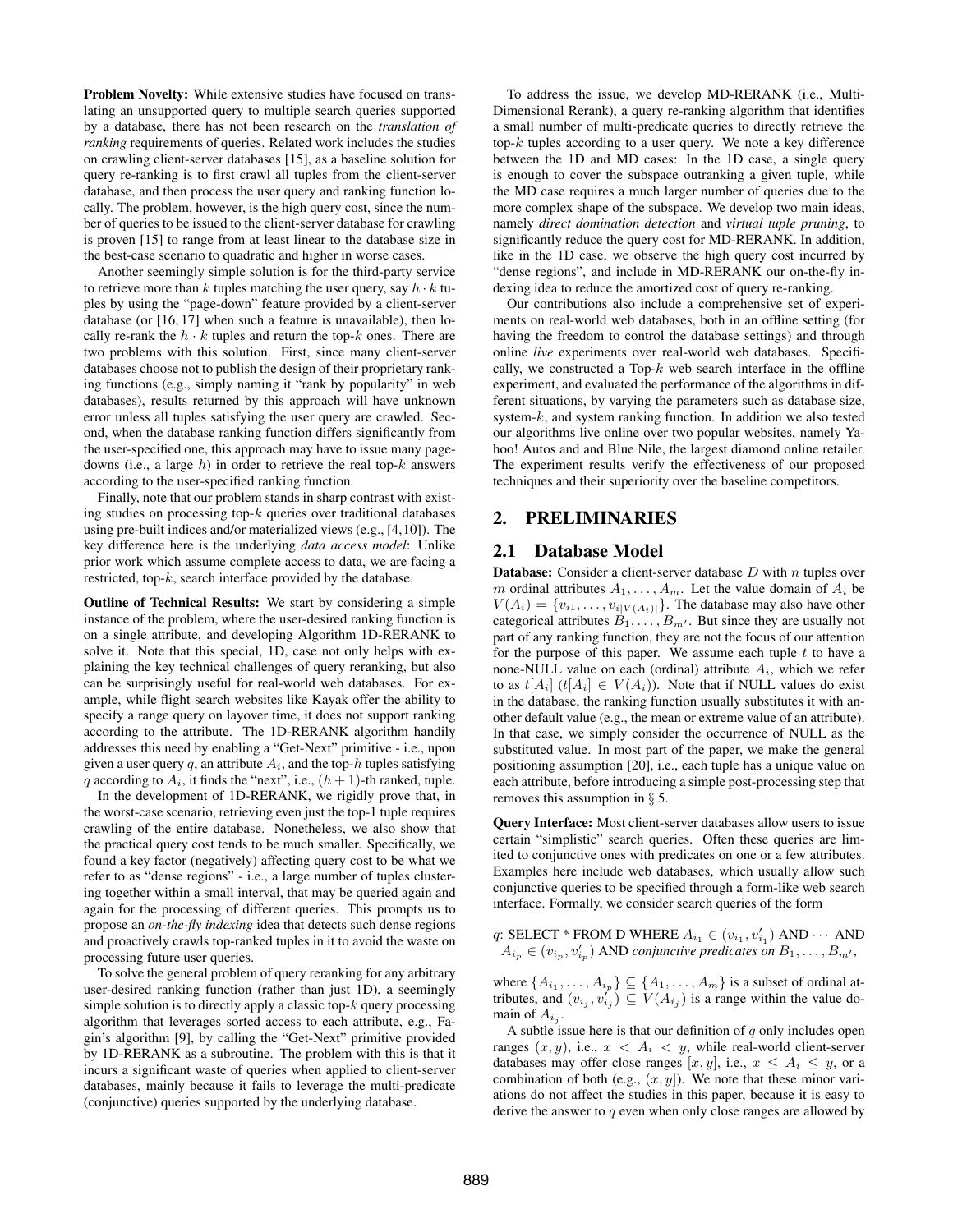database: One simply needs to find a value arbitrarily close to the limits, say  $x + \epsilon$  and  $y - \epsilon$  with an arbitrarily small  $\epsilon > 0$ , and substitute  $(x, y)$  with  $[x + \epsilon, y - \epsilon]$ . In the case where the value domains are discrete, substitutions can be made to the closest discrete value in the domain.

As discussed in § 1, once a client-server database receives query q from a user, it often limits the number of returned tuples to a small value k. We use q to refer to the set of tuples *actually returned* by  $q$ ,  $R(q)$  to refer to the the set of tuples matching  $q$  (which can be a proper superset of the returned tuples  $q$  when there are more than k returning tuples, and  $|R(q)|$  to refer to the number of tuples matching q. When  $|R(q)| > k$ , we say that q *overflows* because only k tuples can be returned. Otherwise, if  $|R(q)| \in [1, k]$ , we say that q returns a *valid* answer. At the other extreme, we say that q *underflows* when it returns empty, i.e.,  $|R(q)| = 0$ .

System Ranking Function: In most parts of the paper, we make a conservative assumption that, when  $|R(q)| > k$ , the database selects the k returned tuples from  $R(q)$  according to a proprietary *system ranking function* unbeknown to the query reranking service. That is, we make *no* assumption about the system ranking function whatsoever. In  $\S$  5, we also consider cases where the database offers more ranking options, e.g., ORDER BY according to a subset of ordinal attributes.

## 2.2 Problem Definition

The objective of this paper is to enable a *third-party query reranking service* which enables a user-specified ranking function for a user-specified query q, when the query q is supported by the underlying client-server database but the ranking function is *not*.

User-Specified Ranking Functions: We allow a user of the query reranking service to specify a *user-specified ranking function*  $S(q, t)$ which takes as input the user query  $q$  and one or more ordinal attributes (i.e.,  $A_1, \ldots, A_m$ ) of a tuple t, and outputs the ranking score for t in processing q. The *smaller* the score  $S(q, t)$  is, the *higher ranked* t will be in the query answer, i.e., the more likely t is included in the query answer when  $R(q) > k$ . Without causing ambiguity, we also represent  $S(q, t)$  as  $S(t)$  when the context (i.e., the user query being processed) is clear.

We support a wide variety of user-specified ranking functions with only one requirement: *monotonicity*. Given a user query q, a ranking function  $S(t)$  is monotonic if and only if there exists an order of values for each attribute domain, which we represent as  $\prec$  with  $v_1 \prec v_2$  indicating  $v_1$  being higher-ranked than  $v_2$ , such that there does not exist two possible tuple values  $t_1$  and  $t_2$  with  $S(t_1) < S(t_2)$  yet  $t_2[A_i] \prec t_1[A_i]$  for all  $i \in [1, m]$ .

Intuitively, the definition states that if  $t_1$  outranks  $t_2$  according to  $S(\cdot)$ , then  $t_1$  has to outrank  $t_2$  on at least one attribute according to the order  $\prec$ . In other words,  $t_1$  cannot outrank  $t_2$  if it is dominated  $[5]$  by  $t_2$ . Another interesting note here is that we do *not* require all user-specified ranking functions to follow the same attribute-value order ≺. For example, one ranking function may prefer higher prices while the other prefers lower prices.

Performance Measure: To enable query reranking, we have to issue a number of queries to the underlying client-server database. It is important to understand that the most important efficiency factor here is *the total number of queries* issued to the database, not the computational time. The rational behind it is that almost all client-server databases, enforce certain *query-rate limit* by allowing only a limited number of queries per day from each IP address, API account, etc.

Problem Definition: In this paper, we consider the problem of query reranking in a "Get-Next", i.e., incremental processing, fashion. That is, for a given user query  $q$ , a user-specified ranking function S, and the top-h tuples satisfying q according to S, we aim to find the No.  $(h + 1)$  tuple. When  $h = 0$ , this means finding the top-1 for given q and S. One can see that finding the top- $h$ tuples for q and  $S$  can be easily solved by repeatedly calling the Get-Next function. The reason why we define the problem in this fashion is to address the real-world scenario where a user first retrieves the top-h answers and, if still unsatisfied with the returned tuples, proceeds to ask for the No.  $(h + 1)$ . By supporting incremental processing, we can progressively return top answers while paying only the incremental cost.

QUERY RERANKING PROBLEM: Consider a client-server database  $D$  with a top- $k$  interface and an arbitrary, unknown, system ranking function. Given a user query  $q$ , a user-specified monotonic ranking function  $S$ , and the top- $h$  $(h > 0)$  can be greater than, equal to, or smaller than k) tuples satisfying q according to S, discover the No.  $(h + 1)$ tuple for  $q$  while minimizing the number of queries issued to the client-server database D.

## 3. 1D-RERANK

We start by considering the simple 1D version of the query reranking problem which, as discussed in the introduction, can also be surprisingly useful in practice. Specifically, for a given attribute  $A_i$ , a user query q, and the h tuples having the minimum values of  $A_i$  among  $R(q)$  (i.e., tuples satisfying q), our goal here is to find tuple  $t(q, A_i, h + 1)$ , which satisfies q and has the  $(h + 1)$ -th smallest value on  $A_i$  among  $R(q)$ , while minimizing the number of queries issued to the underlying database.

## 3.1 Baseline Solution and Its Problem

#### *3.1.1 1D-BASELINE*

**Baseline Design:** Since our focus here is to discover  $t(q, A_i, h +$ 1) given q,  $A_i$  and h, without causing ambiguity, we use  $t_{h+1}$ as a short-hand representation of  $t(q, A_i, h + 1)$ . A baseline solution for finding  $t_{h+1}$  is to start with issuing to the underlying database query  $q_1$ : SELECT \* FROM D WHERE  $A_i > t_h[A_i]$ AND  $Sel(q)$ , where  $Sel(q)$  represents all selection conditions specified in q. If  $h = 0$ , this query simply becomes SELECT  $*$  FROM D WHERE  $Sel(a)$ .

Note that the answer to  $q_1$  must return non-empty, because otherwise it means there are only h tuples matching q. Let  $a_1$  be the one having minimum  $A_i$  among all returned tuples. Given  $a_1$ , the next query we issue is  $q_2$ : WHERE  $A_i \in (t_h[A_i], a_1[A_i])$  AND  $Sel(q)$ . In other words, we narrow the search region on  $A_i$  to "push the envelop" and discover any tuple with even "better"  $A_i$  than what we have seen so far.

If  $q_2$  returns empty, then  $t_{h+1} = a_1$ . Otherwise, we can construct and issue  $q_3, q_4, \ldots$ , in a similar fashion. More generally, given  $a_i$  being the tuple with minimum  $A_i$  returned by  $q_i$ , the next query we issue is  $q_{i+1}$ : WHERE  $A_i \in (t_h[A_i], a_i[A_i])$ AND  $Sel(q)$ . We stop when  $q_{j+1}$  returns empty, at which time we conclude  $t_{h+1} = a_j$ . Algorithm 1, 1D-BASELINE, depicts the pseudo-code of this baseline solution.

Leveraging History: An implementation issue worth noting for 1D-BASELINE is how to leverage the historic query answers we have already received from the underlying client-server database. This applies not only during the processing of a user query, but also across the processing of different user queries.

During the process of user query  $q$ , for example, we do not have to start with the range of  $A_i \in (t_h[A_i], \infty)$  as stated in the basic algorithm design. Instead, if we have already "seen" tuples in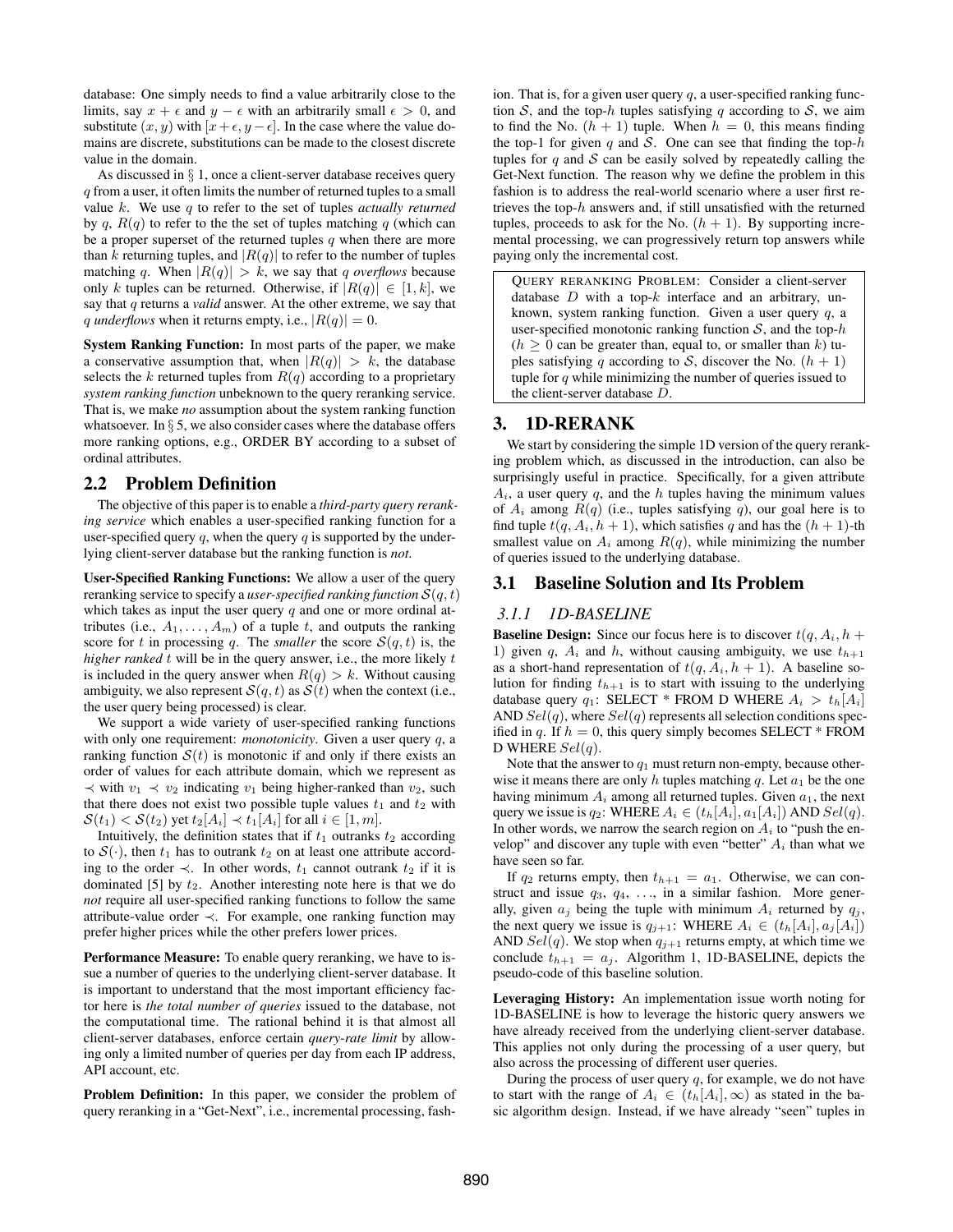$R(q)$  that have  $A_i > t_h[A_i]$  in the historic query answers, then we can first identify such a tuple with the minimum  $A_i$ , denoted by t', and then start the searching process with  $A_i \in (t_h[A_i], t')$ , a much smaller region that can yield significant query savings, as shown in the query cost analysis below. More generally, this exact idea applies across the processing of different user queries, by identifying tuples in historic query answers that match the user query being processed. By doing so, the more queries we have processed, the more likely we can prune the search space for  $t_{h+1}$  based on historic query answers.

#### Algorithm 1 1D-BASELINE

1:  $t_{h+1} = \text{argmin}_{t[A_i]} \{ t \in \text{history} | t[A_i] > t_h[A_i] \}$ 

2:  $T = \text{Top-}k(\text{WHERE } t_{h+1}[A_i] > A_i > t_h[A_i] \text{ AND } Sel(q))$ 

3: while  $T$  is overflow

4:  $t_{h+1} = \operatorname{argmin}_{t[A_i]} \{ t \in T \}$ 

5:  $T = \text{Top-}k(\text{WHERE } t_{h+1}[A_i] > A_i > t_h[A_i] \text{ AND }$  $Sel(q)$ 

6: return  $t_{h+1}$ 

#### *3.1.2 Negative Result: Lower Bound on Worst-Case Query Cost*

While simple, 1D-BASELINE has a major problem on query cost, as it depends on the correlation between  $A_i$  and the system ranking function which we know nothing about and has no control over. For example, if the system ranking function is exactly according to  $A_i$ , then the query cost of finding  $t_{h+1}$  is 2:  $q_1$  returns  $t_{h+1}$  and  $q_2$  returns empty to confirm that  $t_{h+1}$  is indeed the "next" tuple. On the other hand, if the system ranking function is the exact opposite to  $A_i$ , then the query cost for the baseline solution is exactly  $|R(q)|+1$  in the worst-case scenario (when  $k = 1$ ), because every tuple satisfying q will be returned before  $t_{h+1}$  is revealed at the end. While it might be tempting to try to "adapt to" such ill-conditioned system ranking functions, the following theorem actually shows that the problem is not fixable in the worst-case sense. Specifically, there is a lower bound of  $n/k$  on the query cost required for query reranking given the worst-case data distribution and worst-case system ranking function.

THEOREM 1.  $\forall n > 1$ , there exists a database of *n* tuples such *that finding the top-ranked tuple on an attribute through a top-*k *search interface requires at least* n/k *queries that retrieve all the* n *tuples.*

PROOF. Without loss of generality, consider a database with only one attribute A and an unknown ranking function. Let  $(v_0, v_{\infty})$ be the domain of  $A$ . Note that this means  $(1)$  the query re-ranking algorithm can only issue queries of the form SELECT \* FROM D WHERE  $A \in (v_1, v_2)$ , where  $v_0 \leq v_1 < v_2 \leq v_\infty$ , (2) the returned tuples will be ranked in an arbitrary order, and (3) the objective of the query re-ranking algorithm is to find the tuple with the smallest A.

For any given query re-ranking algorithm  $R$ , consider the following query processing mechanism Q for the database: During the processing of all queries, we maintain a min-query-threshold  $v_q$  with initial value  $v_\infty$ . If a query q issued by R has lower bound *not* equal to  $v_0$ , i.e., q: WHERE  $A \in (v_1, v_2)$  with  $v_1 > v_0$ , Q returns whatever tuples already returned in historic query answers that fall into range  $(v_1, v_2)$ . It also sets  $v_q = \min(v_q, v_1)$ .

Otherwise, if q is of the form WHERE  $A \in (v_0, v_2)$  with  $v_2 >$  $v_0$ , then Q returns an overflowing answer with k tuples. These  $k$  tuples include those in the historic query answers that fall into  $(v_0, v_2)$ . If more than k such tuples exist in the history, we choose an arbitrary size- $k$  subset. If fewer than  $k$  such tuples exist, we fill up the remaining slots with arbitrary values in range  $((v_0 +$  $(v_q)/2$ ,  $(v_q)$ <sup>1</sup>. We also set  $v_q$  to be  $(v_0 + v_q)/2$ .

There are two critical observations here. First is that for any query sequence  $q_1, \ldots, q_h$  with  $h \leq n/k$ , we can always construct a database  $D$  of at most  $n$  tuples, such that the query answers generated by  $Q$  are consistent with what  $D$  produces. Specifically,  $D$ would simply be the union of all tuples returned. Note that our maintenance of  $v_q$  ensures the consistency.

The second critical observation is that no query re-ranking algorithm  $R$  can find the tuple with the smallest  $A$  without issuing at least  $n/k$  queries. The reason is simple: since  $n/k-1$  queries cannot reveal all *n* tuples, we can add a tuple t with  $A = (v_0 + v_a)/2$ to the database, where  $v_q$  is its value after processing all  $n/k - 1$ queries. One can see that the answers to all  $n/k - 1$  queries can remain the same. As such, for any  $n > 1$ , there exists a database containing n tuples such that finding the top-ranked one for an attribute requires at least  $n/k$  queries, which according to [15] is sufficient for crawling the entire database in a 1D space.  $\Box$ 

# 3.2 1D-RERANK

Given the above result, we have to shift our attention to reducing the cost of finding  $t_{h+1}$  in an average-case scenario, e.g., when the tuples are more or less uniformly distributed on  $A_i$  (instead of forming a highly skewed distribution as constructed in the proof of Theorem 1). To this end, we start this subsection by considering a binary-search algorithm. After pointing out the deficiency of this algorithm when facing certain system ranking functions, we introduce our idea of on-the-fly indexing for the design of 1D-RERANK, our final algorithm for query reranking with a singleattribute user-specified ranking function.

## *3.2.1 1D-BINARY and its Problem*

The binary search algorithm departs from 1D-BASELINE on the construction of  $q_2$ : Given  $a_1$ , instead of issuing  $q_2$ : WHERE  $A_i \in$  $(t_h[A_i], a_1[A_i])$  AND  $Sel(q)$ , we issue here

$$
q'_2
$$
: WHERE  $A_i \in (t_h[A_i], (a_1[A_i] + t_h[A_i])/2)$  AND  $Sel(q)$ .

This query has two possible outcomes: If it returns non-empty, we consider the returned tuple with minimum  $A_i$ , say  $a_2$ , and construct  $q'_3$  according to  $a_2$ . The other possible outcome is for  $q_2'$  to return empty. In this case, we issue  $q_2''$ : WHERE  $A_i \in$  $[(a_1[A_i] + t_h[A_i])/2, a_1[A_i])$  AND  $Sel(q)$ , which has to return non-empty as otherwise  $t_{h+1} = a_1$ . In either case, the *search space* (i.e., the range in which  $t_{h+1}$  must reside) is reduced by at least half. Algorithm 2, 1D-BINARY, depicts the pseudocode.

## Algorithm 2 1D-BINARY

- 1:  $t_{h+1} = \text{argmin}_{t[A_i]} \{ t \in H \text{istory} | t[A_i] > t_h[A_i] \}$
- 2: do
- 3:  $q = \text{WHERE } A_i \in (t_h[A_i], (t_{h+1}[A_i] + t_h[A_i])/2) \text{ AND }$  $Sel(q)$
- 4:  $T = \text{Top-}k(q)$
- 5: if  $T$  is underflow, then
- 6:  $q'$  = WHERE  $A_i \in [(t_{h+1}[A_i] + t_h[A_i])/2, t_{h+1}[A_i])$ AND  $Sel(q)$
- 7:  $T = \text{Top-}k(q)$
- 8: if T is not underflow, then  $t_{h+1} = \operatorname{argmin}_{t[A_i]} \{t \in T\}$
- 9: while  $T$  is overflow
- 10: return  $t_{h+1}$

<sup>&</sup>lt;sup>1</sup>Note that any factor here (besides 2) works too. So in general the range can be  $((v_0 + v_q) \cdot \alpha, v_q)$  so long as  $\alpha > 0$ .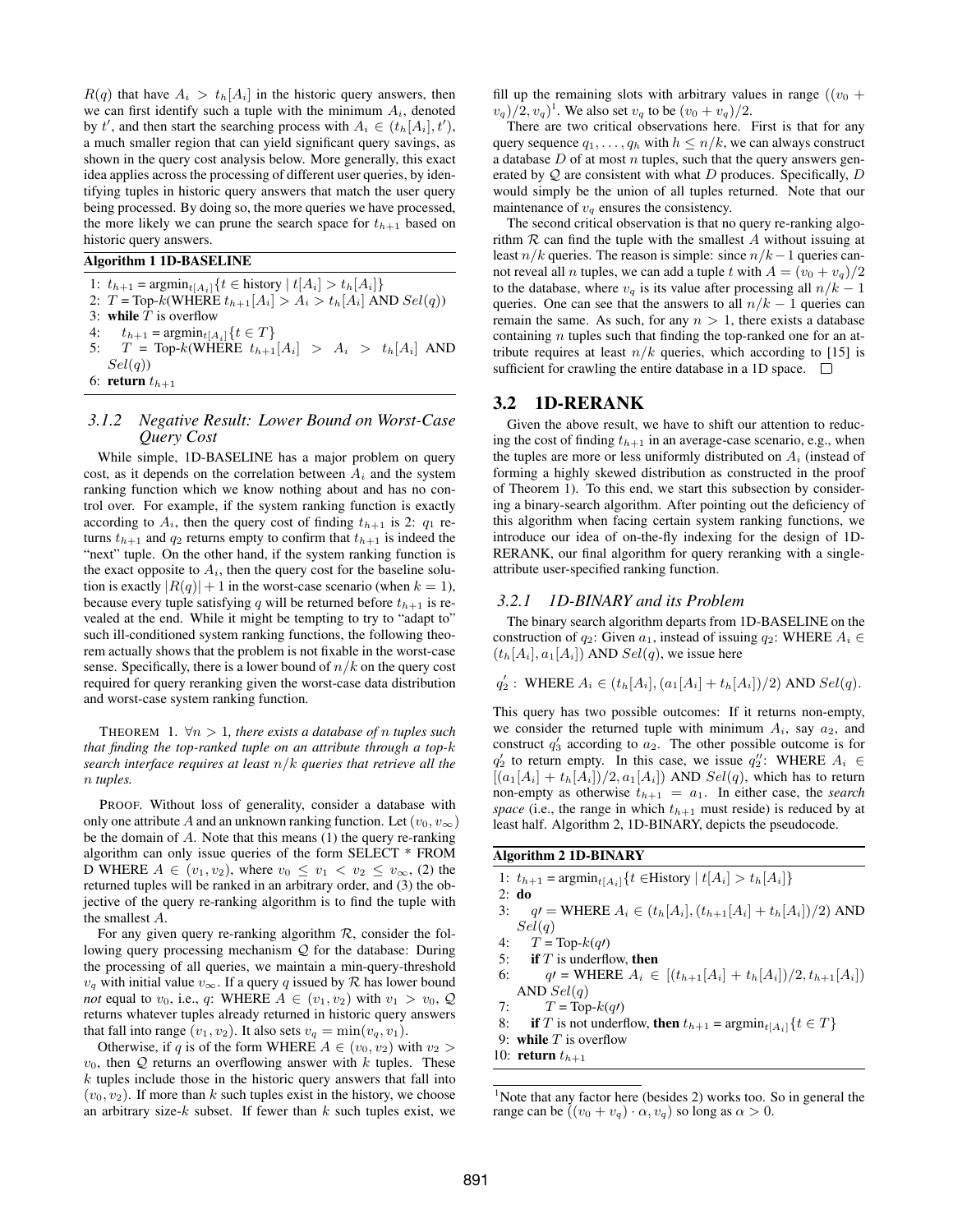Query Cost Analysis: While the design of 1D-BINARY is simple, the query-cost analysis of it yields an interesting observation which motivates the indexing-based design of our final 1D-RERANK algorithm. Let

$$
\epsilon_k = t_{h+k+1}[A_i] - t_{h+1}[A_i]. \tag{1}
$$

An important observation here is that the execution of 1D-BINARY must conclude when the search space is reduced to width smaller than  $\epsilon_k$ , because no such range can cover  $t_{h+1}[A_i]$  while matching more than  $k$  tuples. Thus, the worst-case query cost of 1D-BINARY is

$$
O(\min(\log_2(|V(q, A_i)|/\epsilon_k), |R(q)|/k)),\tag{2}
$$

where  $|V(q, A_i)|$  is the range of  $A_i$  among tuples satisfying q - i.e.,  $\max_{t \in R(q)} t[A_i] - \min_{t \in R(q)} t[A_i]$ . Note that the second input to the min function in (2) is because every pair of queries issued by 1D-BINARY, i.e.,  $q'_j$  and  $q''_j$ , must return at least k tuples never seen before that satisfies q.

The query-cost bound in (2) illustrates both the effectiveness and the potential problem of Algorithm 1D-BINARY. On one hand, one can see that 1D-BINARY performs well when the tuples matching  $q$  are uniformly distributed on  $A_i$ , because in this case the expected value of  $\epsilon_k$  becomes  $k \cdot |V(q, A_i)|/|R(q)|$ , leading to a query cost of  $O(log_2(|R(q)|/k))$ . On the other hand, 1D-BINARY still incurs a high query cost (as bad as  $\Omega(|R(q)|/k)$ , just as indicated by Theorem 1 when (1) the system ranking function is ill-conditioned, i.e., negatively correlated with  $A_i$ , and (2) Within  $R(q)$  there are *densely clustered* tuples with extremely close values on  $A_i$ , leading to a small  $\epsilon_k$ . Unfortunately, once the two conditions are met, the high query cost 1D-BINARY is likely to be incurred again and again for different user queries  $q$ , leading to an expensive reranking service. It is this observation which motivates our index-based reranking idea discussed next.

## *3.2.2 Algorithm 1D-RERANK: On-The-Fly Indexing*

Oracle-based Design: According to the above observation, densely clustered tuples cause a high query cost of 1D-BINARY. To address the issue, we start by considering an ideal scenario where there exists an oracle which identifies these "dense regions" and reveals the tuple with minimum  $A_i$  in these regions without costing us any query. Of course, no such oracle exists in practice. Nevertheless, what we shall do here is to analyze the query cost of 1D-BINARY given such an oracle, and then show how this oracle can be "simulated" with a low-cost on-the-fly indexing technique.

Specifically, for any given region  $[x, y] \in V(A_i)$ , we call it a *dense region* if and only if it covers at least s tuples and  $y - x <$  $|V(A_i)| \cdot (s/n)/c$ , where c and s are parameters. In other words, the density of tuples in  $[x, y]$  is more than c times higher than the uniform distribution (which yields an expected value of  $E(y-x) =$  $|V(A_i)| \cdot (s/n)$ . The setting of c and s is a subtle issue which we specifically address at the end of this subsection. Given the definition of dense region, the oracle functions as follows: Upon given a user query q, an attribute  $A_i$ , and a range  $[x, y] \subseteq V(A_i)$ as input, the oracle either returns empty if  $[x, y]$  is not dense, or a tuple t which (1) satisfies q, (2) has  $A_i \in [x, y]$ , and (3) features the smallest  $A_i$  among all tuples satisfying (1) and (2).

With the existence of this oracle, we introduce a small yet critical revision to 1D-BINARY, by *terminating* binary search whenever the width of the search space becomes narrower than the threshold for dense region, i.e.,  $\epsilon_k < |V(A_i)| \cdot (s/n)/c$ . Then, we call the oracle with the remaining search space as input. Note that doing so may lead to two possible returns from the oracle:

One is when the region is indeed dense. In this case, the oracle will directly return us  $t_{h+1}$  with zero cost. The other possible outcome is an empty return, indicating that the region is not really dense, instead containing more than  $k$  (otherwise 1D-BINARY would have already terminated) but fewer than s tuples. Note that this is not a bad outcome either, because it means that by following the baseline technique (1D-BASELINE) on the remaining search space, we can always find  $t_{h+1}$  within  $O(s/k)$  tuples.

Algorithm 3 depicts the pseudocode of 1D-RERANK, the revised algorithm. The following theorem shows its query cost, which follows directly from the above discussions.

## Algorithm 3 1D-RERANK

- 1:  $t_{h+1} = \text{argmin}_{t[A_i]} \{ t \in H \text{istory} | t[A_i] > t_h[A_i] \}$
- 2: while  $(t_{h+1}[A_i] t_h[A_i]) < |V(A_i)| \cdot (s/n)/c$
- 3:  $q'$  = WHERE  $A_i \in (t_h[A_i], (t_{h+1}[A_i] + t_h[A_i])/2)$  AND  $Sel(q)$
- 4:  $T = \text{Top-}k(q)$
- 5: if  $T$  is underflow
- 6:  $q' = \text{WHERE } A_i \in [(t_{h+1}[A_i] + t_h[A_i])/2, t_{h+1}[A_i])$ AND  $Sel(q)$
- 7:  $T = \text{Top-}k(q)$
- 8: **if** T is not underflow<br>9:  $t_{h+1} = \operatorname{argmin}_{t \in A}$ .
- 9:  $t_{h+1} = \operatorname{argmin}_{t[A_i]} \{t \in T\}$ <br>10: **if** *T* is valid **break**
- if  $T$  is valid break
- 11: if  $T$  is valid
- 12: look up  $t_{h+1}$  at ORACLE( $A_i$ ,  $(t_h[A_i], t_{h+1}[A_i])$ , $q$ )

13: return  $t_{h+1}$ 

THEOREM 2. *The query cost of 1D-RERANK, with the presence of the oracle, is*  $O(\log(c \cdot n/s) + s/k)$ *.* 

PROOF. The query cost of of 1D-RERANK, with the presence of the oracle, is the summation of (i) the query cost of following 1D-BINARY until the search space becomes narrower than the dense region threshold, which is  $O(log_2(|V(q, A_i)|/\epsilon_k))$ , and (ii) the query cost of discovering  $t_{h+1}$  in the remaining region, using the oracle. Since  $\epsilon_k < |V(A_i)| \cdot (s/n)/c$ , the first term is  $O(\log(c \cdot n/s))$ . As discussed previously, if the oracle does not include the remaining region, the region is not dense and contains fewer than s tuples. Thus, following 1D-BASELNE in the remaining region requires at most  $s/k$  queries.  $\Box$ 

Note that the query cost indicated by the theorem is very small. For example, when  $c = n$  and  $s = k \cdot \log n$ , the query cost is  $O(\log n)$ , substantially smaller than that of 1D-BINARY. Of course, the oracle does not exist in any real system. Thus, our goal next is to simulate this oracle with an efficient on-the-fly indexing technique.

On-The-Fly Indexing: Our idea for simulating the oracle is simple: once 1D-RERANK decides to call the oracle with a range  $(x, y)$ , we invoke the 1D-BASELINE algorithm on SELECT  $*$  FR-OM D WHERE  $A_i \in (x, y)$  to find the tuple t with smallest  $A_i$ in the range. If  $t$  satisfies the user query  $q$  being processed, then we can stop and output  $t$ . Otherwise, we call 1D-BASELINE on WHERE  $A_i \in (t[A_i], y)$  to find the No. 2 tuple, and repeat this process until finding one that satisfies q. All tuples discovered during the process are then added into the "dense index" that is maintained throughout the processing of all user queries.

Algorithm 4 depicts the on-the-fly index building process. Note that the index we maintain is essentially a set of 3-tuples

$$
\langle A_i, (x, y), D(A_i, x, y)) \rangle, \tag{3}
$$

where  $A_i$  is an attribute,  $(x, y)$  is a range in  $V(A_i)$  (non-overlapping with other indexed ranges of  $A_i$ ), and  $D(A_i, x, y)$  contains all (topranked) tuples we have discovered that have  $A_i \in (x, y)$ .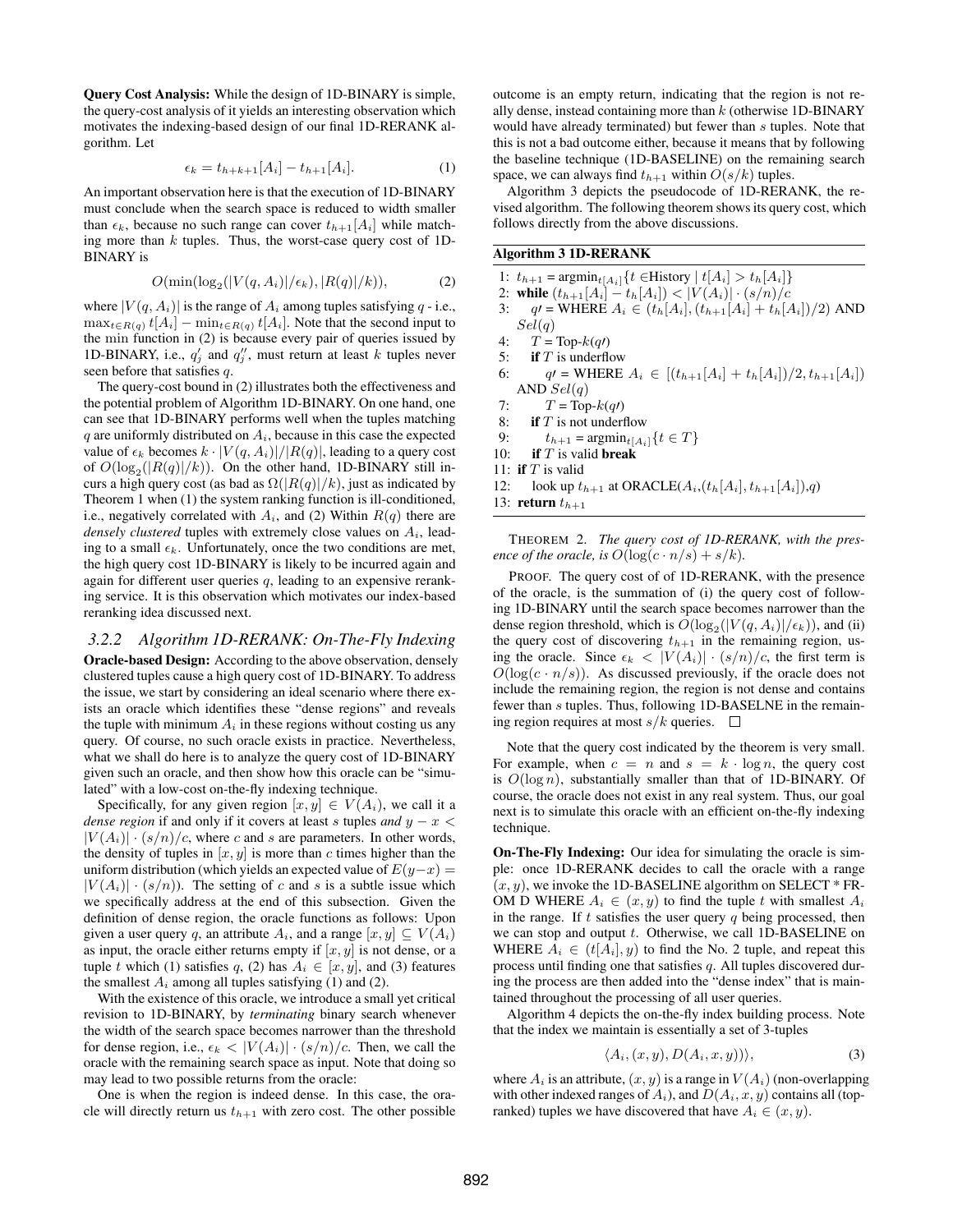## Algorithm 4 ORACLE

1: if ORACLE( $A_i$ , $x$ ,  $y$ ) exists 2: **return**  $\operatorname{argmin}_{t[A_i]} \{t \in D(A_i, x, y)) | t \text{ matches } Sel(q) \}$ 3:  $t=1$ D-BASELINE(WHERE  $A_i \in (x, y)$ ) 4: add t to  $D(A_i, x, y)$ 5: while t does not satisfy  $Sel(q)$ 6:  $t=1D-BASELINE(WHERE A_i \in (t[A_i], y))$ 7: add t to  $D(A_i, x, y)$ 8: return  $t$ 

Note that this simulation does differ a bit from the ideal oracle. Specifically, it does not really determine if the region is dense or not. Even if the region is not dense, this simulated oracle still outputs the correct tuple. What we would like to note, however, is that this difference has no implication whatsoever on the query cost of 1D-RERANK. Specifically, what happens here is simply that the on-the-fly indexing process pre-issues the queries 1D-RERANK is supposed to issue when the oracle returns empty. The overall query cost remains exactly the same.

Another noteworthy design in on-the-fly indexing is the call of 1D-BASELINE on SELECT \* FROM D WHERE  $A_i \in (x, y)$ , a query that does not "inherit" the selection conditions in the user query  $q$  being processed. This might appear like a waste as 1D-BASELINE could issue fewer queries with a narrower input query. Nonetheless, we note that rationale here is that a dense region might be covered by multiple user queries repeatedly. By keeping the index construction generic to all user queries, we reduce the amortized cost of indexing as the dense index can make future reranking processes more efficient.

Parameter Settings: To properly set the two parameters for dense index, c and s, we need to consider not only the query cost derived in Theorem 2, but also the cost for building the index, which is considered in the following theorem:

THEOREM 3. *The total query cost incurred by on-the-fly indexing (for processing all user queries) is at most*

$$
\sum_{h=1}^{n-s-1} c(h) \tag{4}
$$

*where*  $c(h) = 1$  *if there exists*  $j \in [h - s, h]$ *, such that* 

$$
t(*, A_i, j+s+1)[A_i] - t(*, A_i, j)[A_i] < \frac{s \cdot |V(A_i)|}{c \cdot n}, \quad (5)
$$

*and 0 otherwise. Here*  $t(*, A_i, j)$  *refers to the j-th ranked tuple according to*  $A_i$  *in the entire database.* 

PROOF. The discovery of every tuple in the dense region takes at most the amortized cost of one query. That is because 1D-BASELINE assures the discovery on  $k$  unseen tuples by every nonunderflowing query, i.e. every tuple in the dense region is discovered by one and only one query. Thus the query cost is at most equal to the number of tuples in the dense regions. Each tuple  $t$  is in the dense region with regard to the dimension  $A_i$ , if, sorting the tuples on  $A_i$ , we can construct a window containing t, with size less than the dense region threshold, that has at least s tuples. Suppose t is ranked h-th based on  $A_i$ . Equation 5 checks the existence of such a window around it. The total cost thus, is at most the number of the tuples for which this equation is true. This is reflected in Equation 4.  $\Box$ 

One can see from the above theorem and Theorem 2 how c and s impacts the query cost: the larger  $c$  is, the fewer dense regions there will be, leading to a lower indexing cost. On the other hand, the perquery reranking cost increases at the log scale with c. Similarly, the larger  $s$  is, the fewer dense regions there will be (because a larger s reduces the variance of tuple density), while the per-query reranking cost increases linearly with s. Given the different rate of increase for the per-query reranking cost with  $c$  and  $s$ , we should set  $c$  to be a larger value to leverage its log-scale effect, while keep s small to maintain an efficient reranking process.

Specifically, we set  $c = n$  and  $s = k \cdot \log n$ . One can see that the per-query reranking cost of 1D-RERANK in this case is  $O(\log n)$ . While the indexing cost depends on the specific data distribution (after all, we are bounded by Theorem 1 in terms of worst-case performance), the large value of  $c = n$  makes it extremely unlikely for the indexing cost to be high. In particular, note that even if the density surrounding each tuple follows a heavy-tailed scale-free distribution, the setting of  $c = n$  still makes the number of dense regions, therefore the query cost for indexing, a constant.We shall verify this intuition and perform a comprehensive test of different parameter settings in the experimental evaluations.

Now let us use 1D-RERANK on a mock example specified in Example 1, in order to find the Top-1 tuple with minimum delay.

EXAMPLE 1. *Consider a flight-search website, with two attributes: Price*  $(A_1)$  *and Delay*  $(A_2)$ *. Suppose*  $D = \{t_1[50, 1000], t_2[t]$  $51, 990]$ ,  $\dots$ ,  $t_{50}[99, 510]$ ,  $t_{51}[200, 200]$ ,  $t_{52}[510, 99]$ ,  $t_{53}[520, 98]$ , ...,  $t_{100}[990, 51]$ *}, while the Top-1 interface of the database ranks the flights based on price ascendingly.*

Let  $s = 6$  and  $c = 20$ . Starting from SELECT \*, 1D-RERANK issues the following set of queries (in  $q_i$ (*condition*): *result* format):  ${q_0() : t_1, q_1(A_2 < 500) : t_{51}, q_2(A_2 < 100) : t_{52}, q_3(A_2 <$ 50) : Ø,  $q_4(50 \leq A_2 < 99)$  :  $t_{53}$ ,  $q_5(50 \leq A_2 < 74)$  :  $t_{78}$ ,  $q_6(50 \leq A_2 < 61.5)$ :  $t_{90}, q_7(50 \leq A_2 < 55.5)$ :  $t_{96}$ , (reaching the dense region threshold)  $q_8(50 \leq A_2 < 52.5)$ :  $t_{99}, q_9(50 \leq$  $A_2 < 52$ ):  $t_{100}$ ,  $q_{10} (50 \le A_2 < 51)$ :  $\emptyset$ }, and returns  $t_{100}$ .

# 4. MD-RERANK

In this section, we consider the generic query reranking problem, i.e., over any monotonic user-specified ranking function. We start by pointing out the problem of implementing a classic top- $k$  query processing algorithm such as TA [9] by calling 1D-RERANK as a subroutine. The problem illustrates the necessity of properly leveraging the conjunctive queries supported by the search interface of the underlying database. To do so, we start with the design of MD-BASELINE, a baseline technique similar to 1D-BASELINE. Despite of the similarity, we shall point out a key difference between two cases: MD-BASELINE requires many more queries because of the more complex shape of what we refer to as a tuple's "rankcontour" - i.e., the subspace (e.g., a line in 2D space) containing all possible tuples that have the same user-defined ranking score as a given tuple  $t$ . To reduce this high query cost, we propose Algorithm MD-BINARY which features two main ideas, *direct domination detection* and *virtual tuple pruning*. Finally, we integrate the dense-region indexing idea with MD-BINARY to produce our final MD-RERANK algorithm.

# 4.1 Problem with TA over 1D-RERANK

A seemingly simple solution to solve the generic query reranking problem is to directly apply a classic top- $k$  query processing algorithm, e.g., the threshold (TA) algorithm [9], over the Get-Next primitive offered by 1D-RERANK. While we refer readers to [9] for the detailed design of TA, it is easy to see that 1D-RERANK offers all the data structure required by TA, i.e., a sorted access to each attribute. Note that the random access requirement does not apply here because, as discussed in the preliminary section, the search interface returns all attribute values of a tuple without the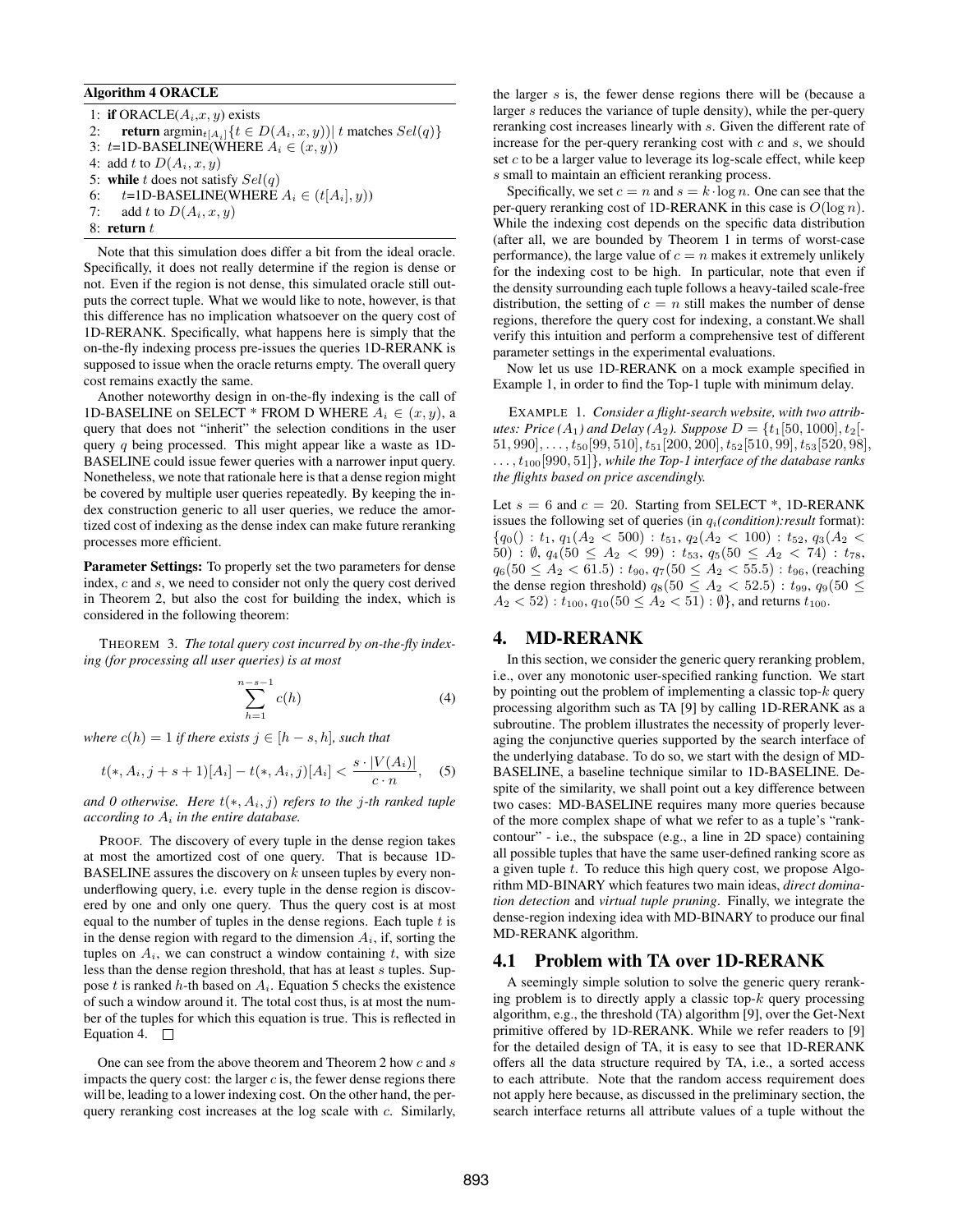

need for accessing each attribute separately. Since TA supports all monotonic ranking functions, this simple combination solves the generic query reranking problem defined in § 2.

While simple, this solution suffers from a major efficiency problem, mainly because of not leveraging the full power provided by client-server databases. By exclusively calling 1D-RERANK as a subroutine, this solution focuses on just one attribute at a time and does not issue any multi-predicate (conjunctive) queries supported by the underlying database (unless such predicates are copied from the user query). The example in Figure 1 illustrates the problem: In the example, there is a large number of tuples with extreme values on both attributes (i.e., tuples on the x- and  $y$ -axis). Since this TA-based solution focuses on one attribute at a time, these extremevalue tuples have to be enumerated first *even when* the system ranking function completely aligns (e.g., equals) the user-desired ranking function.

On the other hand, one can observe from the figure the power bestowed by the ability to issue multi-predicate conjunctive queries. As an example, consider the case where the system ranking function is well-conditioned and returns  $t$  as the result for SELECT  $*$  FROM D. Given  $t$ , we can compute its rank-contour, i.e., the line/curve that passes through all 2D points with user-defined score equal to  $S(t)$ , i.e., the score of t. The curve in the figure depicts an example. Given the rank-contour, we can issue the smallest 2D query encompassing the contour, e.g.,  $q$  in Figure 1, and immediately conclude that t is the No. 1 tuple when q returns t and nothing else (assuming  $k > 1$ ). This represents a significant saving from the query cost of implementing TA over 1D-RERANK.

## 4.2 MD-Baseline

#### *4.2.1 Discovery of Top-1*

To leverage the power of multi-predicate queries, we start with developing a baseline algorithm similar to 1D-BASELINE. The algorithm starts with discovering the top-1 tuple  $t$  according to an arbitrary attribute, say  $A_1$ . Then, we compute the rank-contour of  $t$ (according to the user ranking function, of course), specifically the values where  $t$ 's rank-contour intersects with each dimension, i.e.,

$$
\ell(A_i) = \max\{v \in V(A_i) | S(t) \le S(0, \dots, 0, v, 0, \dots, 0)\}.
$$
\n(6)

Figure 2 depicts an example of  $\ell(A_i)$  for the two dimensions, computed according to  $t$ .

We now issue  $m$  queries of the form

$$
q_1: A_1 < t[A_1] \& A_2 < \ell(A_2) \& \cdots \& A_m < \ell(A_m)
$$
\n
$$
q_2: A_1 \in [t[A_1], \ell(A_1)) \& A_2 < t[A_2] \& A_3 < \ell(A_3) \& \cdots
$$
\n
$$
\& A_m < \ell(A_m)
$$
\n
$$
q_m: A_1 \in [t[A_1], \ell(A_1)) \& \cdots \& A_{m-1} \in [t[A_{m-1}, \ell(A_{m-1})) \& A_m < t[A_m]
$$
\n
$$
(7)
$$



Figure 3: Illustration of problem with MD-Baseline Figure 4: Design of MD-Binary: Example 2

Again, Figure 2 shows an example of  $q_1$  and  $q_2$  for the 2D space.

One can see that the union of these  $m$  (mutually exclusive) queries covers in its entirety the region "underneath" the rank-contour of t. Thus, if none of them overflows, we can safely conclude that the No. 1 tuple must be either  $t$  or one of the tuples returned by one of the  $m$  queries. If at least one query overflows and returns  $t'$  with score  $S(t') < S(t)$ , i.e., t' that ranks higher than t, we restart the entire process with  $t = t'$ .

Otherwise, for each query  $q_i$  that overflows, we "partition" it further into  $m + 1$  queries. Let  $t_i$  be the tuple returned by  $q_i$ . We compute for each attribute  $A_j$  a value  $b(A_j)$  such that

$$
b(A_j) = \min\{v \in V(A_j) | \mathcal{S}(t) \le
$$
  

$$
\mathcal{S}(t_i[A_1], \dots, t_i[A_{j-1}], b(A_j), t_i[A_{j+1}], \dots, t_i[A_m])\}.
$$
 (8)

Intuitively,  $b(A_j)$  can be understood as follows: In order for a tuple  $t'$  to outrank  $t$ , the highest-ranked tuple discovered so far, it must either "outperform"  $b(A_i)$  on at least one attribute, i.e.,  $\exists A_i$  with  $t'[A_j] < b(A_j)$ , or it must dominate  $t_i$ . Examples of  $b(A_1)$  and  $b(A_2)$  are shown in Figure 2.

Note that, while any monotonic (user-defined) ranking function yields a unique solution for  $b(A_j)$ , the complexity of computing it can vary significantly depending upon the design of the ranking function. Nonetheless, recall from § 2 that our main efficiency concern is on the *query cost* of the reranking process rather than the computational cost for solving  $b(A_i)$  locally (which does not incur any additional query to the underlying database). Furthermore, the most extensively studied ranking function in the literature, a linear combination of multiple attributes, features a constant-time solver for  $b(A_j)$ .

Given  $b(A_j)$ , we are now ready to construct the  $m + 1$  queries we issue. The first m queries  $q_{i1}, \ldots, q_{im}$  cover those tuples outperforming  $b(A_1), \ldots, b(A_m)$  on  $A_1, \ldots, A_m$ , respectively; while the last one covers those tuples dominating  $t_i$ . Specifically,  $q_{ij}$  $(j \in [1, m])$  is the AND of  $q_i$  and

$$
(A_1 \ge b(A_1)) \text{ AND } \cdots \text{ AND } (A_{j-1} \ge b(A_{j-1}))
$$
  
AND  $(A_j < b(A_j))$  (9)

The last query is the AND of  $q_i$  and  $A_1 \le t_i[A_1]$  AND  $\cdots$  AND  $A_m \leq t_i |A_m|$ , i.e., covering the space dominating  $t_i$ .

Once again, at anytime during the process if a query returns  $t'$ with  $S(t') < S(t)$ , we restart the entire process with  $t = t'$ . Otherwise, for each query that overflows, we "partition" it into  $m + 1$ queries as described above.

In terms of query cost, recall from  $\S$  2 our idea of leveraging the query history by checking if any previously discovered tuples match the query we are about to issue. Given the idea, each tuple will be retrieved at most once by MD-BASELINE. Since each tuple we discover triggers at most  $m + 1$  queries which are mutually exclusive with each other, one can see that the worst-case query cost of MD-BASELINE for discovering the top-1 tuple is  $O(m \cdot n)$ .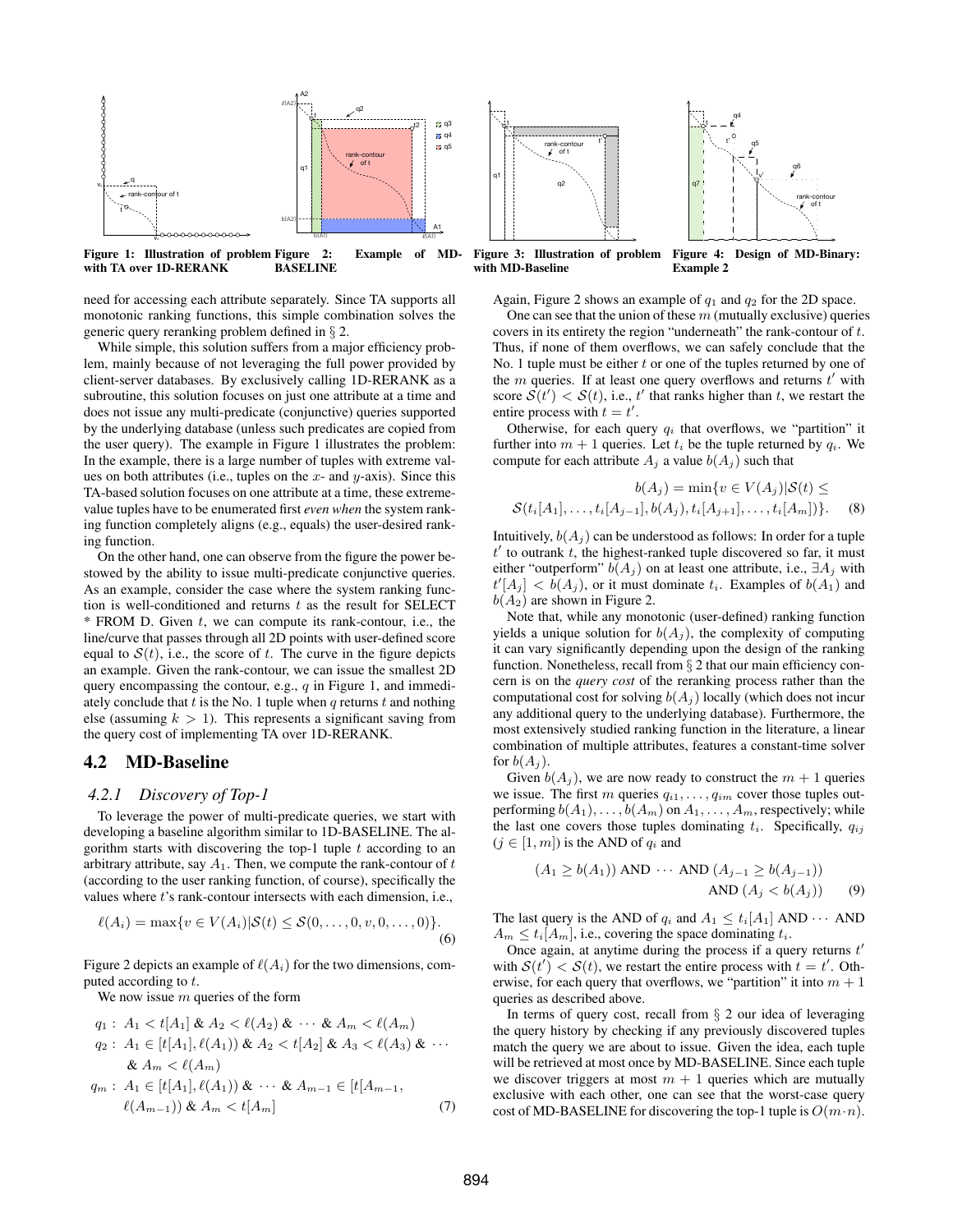## *4.2.2 Discovery of Top-*k

We now discuss how to discover the top- $k (k > 1)$  tuples satisfying a given query. To start, consider the discovery of No. 2 tuple after finding the top-1 tuple  $t_1$ . What we can do is to pick an arbitrary attribute, say  $A_1$ , and partition the search space into two parts:  $A_1 < t_1[A_1]$  and  $A_1 > t_1[A_1]$ . Then, we launch the top-1 discovery algorithm on each subspace. Note that during the discovery, we can reuse the historic query answers - e.g., by starting from the tuple(s) we have also retrieved in each subspace that have the smallest  $S(\cdot)$ . One can see that one of the two discovered top-1s must be the actual No. 2 tuple  $t_2$  of the entire space.

Once  $t_2$  is discovered, in order to discover the No. 3 tuple, we only need to further split the subspace from which we just discovered  $t_2$  (into two parts). For example, if we discovered  $t_2$  from  $A_1 > t_1[A_1]$ , then we can split it again into  $A_1 \in (t_1[A_1], t_2[A_1])$ and  $A_2 > t_2[A_1]$ . One can see that the No. 3 tuple must be either the top-1 of one of the two parts or the top-1 of  $A_1 < t_1[A_1]$ , which we have already discovered. As such, the discovery of each tuple in top- $k$ , say No.  $h$ , requires launching the top-1 discovery algorithm *exactly twice*, over the two newly split subspaces of the subspace from which the No.  $h - 1$  tuple was discovered. Thus, the worst-case query cost for MD-BASELINE to discover all top-k tuples is  $O(m \cdot n \cdot k)$ .

# 4.3 MD-Binary

#### *4.3.1 Problem of MD-Baseline*

A main problem of MD-Baseline is its poor performance when the system ranking function is *negatively correlated* to the userdesired ranking function. To understand why, consider how MD-Baseline compared with the 1D-Baseline algorithm discussed in § 3. Both algorithms are iterative in nature; and the objectives for each iteration are almost identical in both algorithms: once a tuple  $t$ is discovered, find another tuple  $t'$  that outranks it according to the input ranking function. The difference, however, is that while it is easy to construct in 1D-Baseline a query that covers only those tuples which outranks  $t$  (for the attribute under consideration), doing so in the MD case is impossible.

The reason for this difference is straightforward: observe from Figure 3 that, when there are more than one, say two, attributes, the subspace of tuples outranking  $t$  is roughly "triangular" in shape. On the other hand, only "rectangular" queries are supported by the database. This forces us to issue at least  $m$  queries to "cover" the subspace outranking  $t$  (without covering, and returning,  $t$  itself).

The problem for this "coverage" strategy in MD-Baseline, however, is that the rectangular queries it issues may match many tuples that indeed rank lower (i.e., have larger  $S(\cdot)$ )) than t according to the desired ranking function. For example, half of the space covered by  $q_2$  in Figure 3 is occupied by tuples that rank lower than t. This means that, when the system ranking function is negatively correlated with our desired one, queries like  $q_2$  in Figure 3 are most likely going to return tuples that rank lower than  $t$ . This outcome has two important ramifications on the efficiency of MD-Baseline: First, it significantly slows down the process of iteratively finding a tuple that outranks the previous one. Second, within each iteration, it slows down the pruning of the search space. For example, observe from Figure 3 that, after  $q_2$  returns  $t'$ , the pruning effect on the space covered by  $q_2$  is minimal, i.e., only the dark subspace on the top-right corner of  $q_2$ .

#### *4.3.2 Design of MD-Binary*

We propose two ideas in MD-Binary to address the two ramifications of MD-Baseline, respectively:



Figure 5: Design of MD-Binary: Example 1

Direct Domination Detection: The intuition of this idea can be stated as follows: When a query such as  $q_2$  returns a tuple  $t'$  that ranks lower than  $t$ , we attempt to "test" whether this is indeed caused by the absence of higher-ranked tuples in  $q_2$ , or by the illconditioned nature of the system ranking function. As discussed above, there is no way to efficiently cover the subspace of tuples outranking  $t$ . Thus, what we do here is to find the single query which (1) is a subquery of  $q_2$ , (2) only covers the subspace outranking  $t$ , and  $(3)$  has the maximum volume among all queries that satisfy  $(1)$  and  $(2)$ .

For example, when  $q_2$  in Figure 3 returns  $t'$ , we issue  $q_3$  (marked in green) in Figure 5 which covers roughly half of the "triangular" subspace underneath the rank-contour of  $t$  in  $q_2$ . As another example, if  $q_1$  in Figure 2 returns a tuple with lower rank than t, then we the max-volume tuple would be  $q_7$  in Figure 4, which covers almost all of the subspace outranking  $t$  in  $q_1$ . One can see from these examples that, if the returning of  $t^{\bar{i}}$  is caused by the ill-conditioned system ranking function while there are abundant tuples outranking t, then  $q_3$  and/or  $q_7$  are likely to return such a tuple and successfully push MD-Binary to the next iteration. If, on the other hand,  $q_3$ returns empty, we use the next idea to further partition  $q_2$ , in order to determine whether there is any tuple in it that outranks  $t$ .

Virtual Tuple Pruning: We now address the second problem of MD-Baseline, i.e., the lack of pruning power when the system ranking function is negatively correlated with the desired one. To this end, our idea is to prune the search space according to *not* the returned tuple, but a *virtual tuple* created for the purpose of minimizing the pruned subspace. Figure 5 illustrates an example: Instead of partitioning  $q_2$  with  $t'$  like in Figure 3 which results in minimal pruning, we "create" a virtual tuple  $v'$  which maximizes the reduction of search space as marked in gray in Figure 5.

Figure 5 represents one possible outcome of virtual tuple pruning, when  $v'$  happens to dominate the tuple  $t'$  returned by  $q_2$ . The other possible outcome is depicted in Figure 4, where  $v'$  does not dominate  $t'$ . In this case, if we still split  $q_2$  as in Figure 5, then one of the subspace (i.e.,  $x \in (t[x], v'[x])$  AND  $y < t[y]$ ) would return  $t'$ , making the query answer useless. As such, we split  $q_2$  into three pieces in this scenario, as shown in Figure 4.

The more general design of virtual tuple pruning for an  $m$ -D database is shown in Algorithm 5. The algorithm also depicts the direct domination detection idea. Note from the algorithm that, depending on the values of  $t'$  and  $v'$  on the m attributes, the number of split subspaces can range from m, when v' dominates t', to  $2m-$ 1, when  $t'$  dominates  $v'$  on all but one attribute.

One can see from the design that virtual tuple pruning does not affect the correctness of the algorithm: so long as  $\mathcal{S}(v') \geq \mathcal{S}(t)$ , the union of the split subspaces still cover  $q_2$ . On the other hand, the benefit of the idea can be readily observed from Figure 5: instead of having only a small reduction of the search space like in Figure 3, now we can prune half of the space in  $q_2$  that rank below t (in this 2D case, of course). The experimental results in § 6 demonstrate the effectiveness of virtual tuple pruning.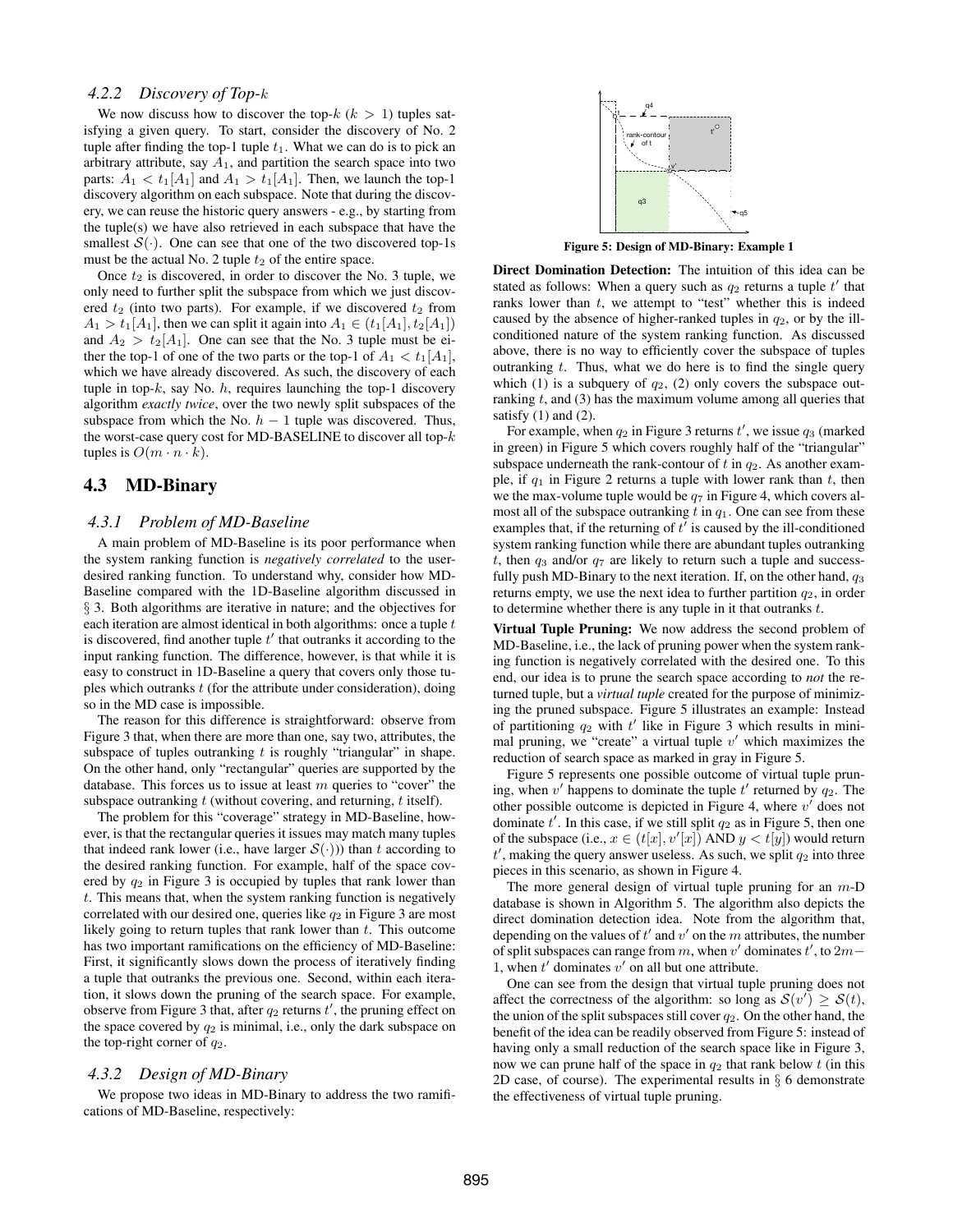#### Algorithm 5 MD-BINARY

1: apply 1D-RERANK on  $A_1$  to t and set threshold= $s(t)$ 

- 2: add the queries in Equation 7 to the empty queue
- 3: while queue is not empty
- 4:  $q$  = queue.delete
- 5:  $T = \text{Top-}k(q)$ ;  $t = \text{argmin}_{s(t)} \{ t \in T \}$
- 6: if  $s(t)$  <threshold
- 7: threshold= $s(t)$ ; goto Line 2
- 8: if  $T$  is valid: continue
- $9:$  $v' = \text{argmax}_{vol(v)} \{v \in \text{contour}(t)\}\$
- 10:  $T = \text{Top-}k(\forall A \in \mathcal{A}, A \leq v'[A])$
- 11: **if**  $T$  is not underflow
- 12:  $t=\arg\min_{s(t)}\{t \in T\}$ ; threshold= $s(t)$ ; goto Line 2
- 13: for each  $A_i \in \mathcal{A}$
- 14: **if**  $t[A_i] \ge v'[A_i]$  add the following query to the queue

$$
q_1: q \in AND A_i < v'[A_i] AND \{ \forall_{j=1}^{i-1} A_j >= v'[A_j] \}
$$

15: else add the following queries to the queue

$$
q_1: q \text{ AND } A_i < t[A_i] \text{ AND } \{ \forall_{j=1}^{i-1} A_j >= v'[A_j] \}
$$
\n
$$
q_2: q \text{ AND } A_i < v'[A_i] \text{ AND } A_{i+1} < b_t(A_{i+1})
$$
\n
$$
\text{ AND } \{ \forall_{j=1}^{i-1} A_j >= v'[A_j] \}
$$

16: return  $t$ 

# 4.4 MD-RERANK

Just like the 1D case, the query cost of MD-Binary may increase significantly when there is a dense cluster of tuples right above the rank-contour of the top-1 tuple. In this case, the split in MD-Binary may have to continue for a large number of times before all tuples in the cluster are excluded from the search space. Once again, our solution to this problem is index-based reranking. Like in the 1D case, we proactively *record as an index* densely located tuples once we encounter them, so that we do not need to incur a high query cost every time a query q triggers visits to the same dense region.

More specifically, MD-RERANK follows MD-Binary until a remaining search space (1) is covered by an already crawled region in the index; or (2) has volume smaller than  $|V| \cdot (s/n)/c$ , where  $|V|$ is the volume of the entire data space, and  $s$  and  $c$  are the same as in 1D. In the earlier case, since the search space has been crawled already, we can directly reuse the crawled tuples. In the latter case, we follow the same procedure as in 1D-RERANK, i.e., we crawl the space and, if it indeed turns out to be dense (by containing at least s tuples), we include the crawled tuples into the index. Algorithm 6 depicts the pseduocode of MD-RERANK.

| <b>Algorithm 6 MD-RERANK</b> |                                                                                      |
|------------------------------|--------------------------------------------------------------------------------------|
|                              | 1: follow MD-BINARY                                                                  |
|                              | 2: during the process for each query $q$ :                                           |
| 3:                           | if $V(q) <  V  \cdot (s/n)/c$                                                        |
| 4:                           | $q$ = remove $Sel(q)$ from q'                                                        |
| 5:                           | <b>if</b> ORACLE $(q)$ exists                                                        |
| 6:                           | <b>return</b> argmin <sub>s(t)</sub> $\{t \in D(q) \mid t \text{ matches } Sel(q)\}$ |
| 7:                           | $t = MD-BASELINE(qt)$ ; add t to temp                                                |
| 8:                           | while t does not satisfy $Sel(q)$                                                    |
| 9:                           | $t_1$ = MD-BASELINE(ql AND $A_1 < t[A_1]$ )                                          |
| 10:                          | $t_2$ = MD-BASELINE(q/ AND $A_1 > t[A_1]$ )                                          |
| 11:                          | $t = min(t_1, t_2)$ ; add $t_1$ and $t_2$ to temp                                    |
| 12:                          | add temp to $D(q)$                                                                   |

Now, considering Example 1, let us apply MD-RERANK in order to find the Top-1 tuple with minimum *Delay+Price*. The algorithm applies 1D-RERANK to find the Top-1 on  $A_1$  ( $q_0$ () :  $t_1, q_1(A_1 < 50)$ : Ø), then issues the query  $q_2(A_1 \in [50, 1050)$  AND  $A_2 < 1000$ ) :  $t_2$ . Next, constructing the virtual point  $v'[525, 525]$ , it issues the query  $q_3(A_1 \leq 525 \text{ AND } A_2 \leq 525)$ :  $t_{51}$ . Having found a better result, it restarts the process with queries  $q_4(A_1 < 200$  AND  $A_2 < 400$ ):  $\emptyset$  and  $q_5(A_1 \in [200, 400)$  AND  $A_2 < 400$ ) : Ø. It finally returns  $t_{51}$  as Top-1.

## 5. DISCUSSIONS

General Positioning Assumption: In previous discussions, we made the general positioning assumption, for the simplicity of discussions. We now consider the removal of this assumption. Note that the removal of this assumption for MD-RERANK is extremely simple: the only tuple(s) that can be missed by MD-RERANK are those that have the exact same value on *every single attribute*. Thus, the only post-processing step required for removing the assumption is to form a fully specified query according to No.  $h$  tuple just discovered. If more than one, say  $i$ , tuples are returned, they become the No. h to No.  $(h + i - 1)$  top-ranked tuples. Removing the assumption for 1D-RERANK is slightly more complex. For example, if we are running it over attribute  $A_1$ , the removal of the general positioning assumption means query SELECT \* FROM D WHERE  $A_1 = t[A_1]$  might overflow. In this case, our solution is to call the crawling algorithm [15] to discover, one at a time, tuples satisfying  $A_1 = t[A_1]$ , as all of these tuples have the same rank for the purpose of 1D-RERANK.

Multiple/Known System Ranking Functions: Another interesting issue arising in practice is when the client-server database offers more than one ranking functions, often times allowing ranking over a specific attribute. For example, Amazon.com offers not only a proprietary rank by "popularity", the design of which is unknown, but also ranking by price, which is an attribute usually involved in the user-specified ranking function. An interesting implication of such a "public" ranking function is that it might boost the performance of the TA-1D algorithm discussed in the beginning of  $\S$  4. Specifically, since now TA can simply use the public ranking function on the attribute instead of calling 1D-RERANK, it may have a even lower query cost than MD-RERANK when the user-desired ranking function aligns well with the system one.

Point Predicates: In this paper, we focused on cases where attributes involved in the ranking function are numeric attributes that support range queries. While this is often the case in practice (as evidenced in real-world websites such as the aforementioned Blue Nile where all attributes such as price, carat, clarity, etc., are available as range predicates), there are also cases where a ranking attribute with only a small number of domain values can only be specified as a point predicate (i.e., of the form  $A_i = v$ ) in the database search interface. For 1D-RERANK, this is often a blessing because it simplifies the task to querying the attribute values in the preference order (plus the crawling-based provision as in the discussion for the general positioning assumption). On the other hand, it makes MD-RERANK much more costly, because now a conjunctive query covers a much smaller space than the range case. Thus, an intuition here is to prefer the TA-1D algorithm over MD-RERANK when a large number of attributes are searchable as point predicates only. Due to space limitations, we leave a comprehensive study of this issue to future work.

# 6. EXPERIMENTAL EVALUATION

#### 6.1 Experimental Setup

In this section, we present our experimental results over a number of several real-world datasets, offline and online. We started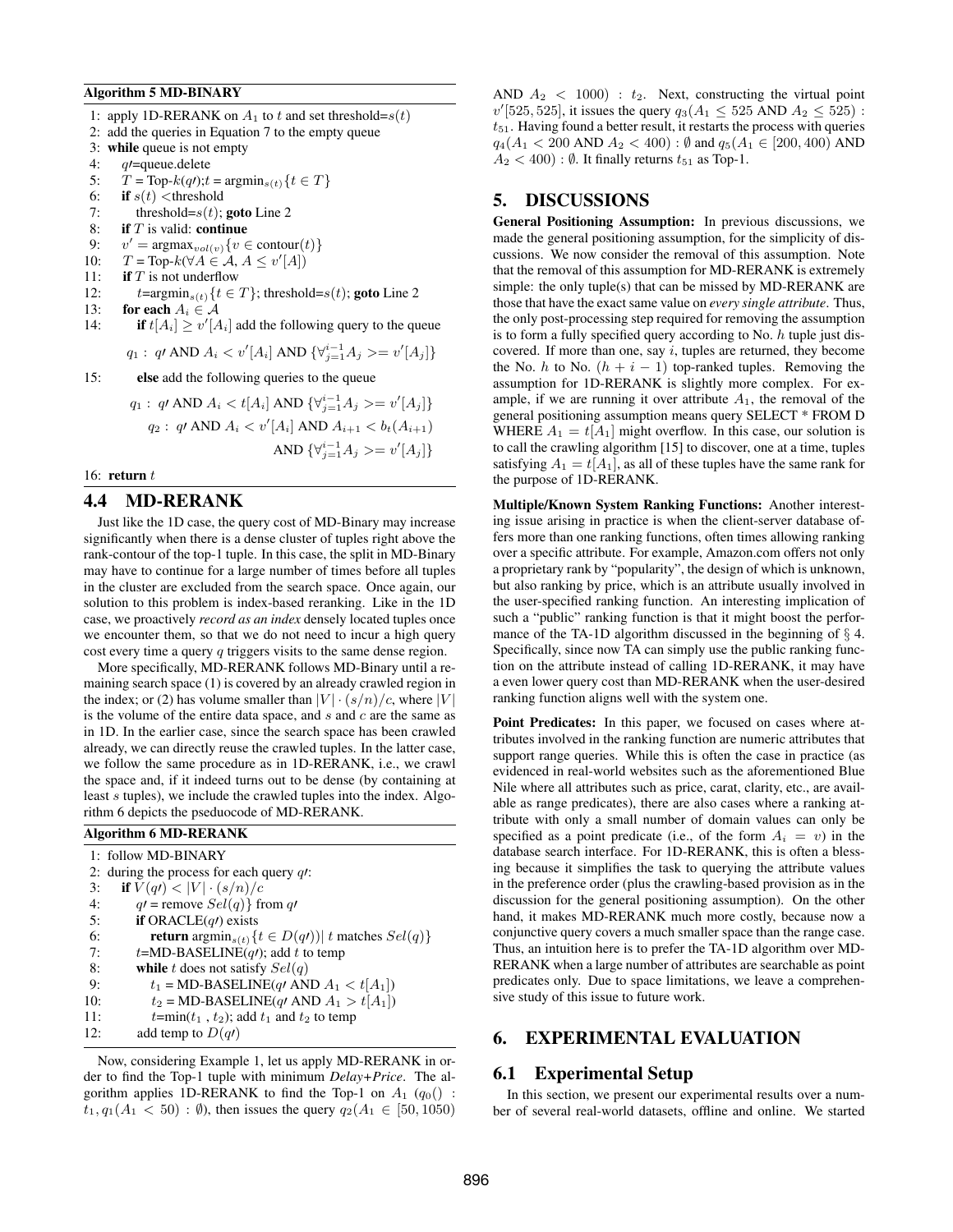with the offline case by testing over a real-world dataset we have already collected. Specifically, we constructed a top- $k$  web search interface over it, and then executed our algorithms through the interface. This offline setting enabled us to not only verify the correctness of our algorithms, but also investigate how the performance of query reranking changes with various factors such as the database size, the system ranking function, settings of the system search interface, etc. We followed the offline tests with online, live, experiments over two real-world web databases, including the largest online diamond retailer and a popular auto search website. In all these experiments, we applied the extensions described in § 5 to resolve the general positioning assumption which may not hold in practice.

Offline Dataset: We used the flight on-time dataset published by the US Department of Transportation  $(DOT)^2$ . A wide range of third-party websites use this dataset to identify on-time performance of flights, routes, airports, airlines, etc. It consists of 457,013 flight records of 14 US carriers during the month of May 2015. It has 28 attributes, out of which we selected the following 8 attributes for ranking: *Dep-Delay, Taxi-Out, Taxi-In, Arr-Delay-New, CRS-Elapsed-Time, Actual-Elapsed-Time, Air-Time,* and *Distance*. The domain sizes are 1988, 180, 180, 1971, 718, 724, 676, and 5000, respectively. For the purpose of the experiments, we considered two system ranking functions: *0.3 AIR-TIME + TAXI-IN* (SR1) and *-0.1 DISTANCE - DEP-DELAY* (SR2). In general, SR1 has a positive correlation with the user-specified ranking functions we tested, while SR2 has a negative one. We set SR1 as the default ranking function in the experiments. The value of  $k$  offered by the database is set to 10 by default.

Online Experiments: We conducted live experiments over two real-world web-sites: *Blue Nile* (BN) and *Yahoo! Autos* (YA).

Blue Nile<sup>3</sup> is the largest diamonds online retailer in the world. At the time of our experiments, its catalog had 117,641 diamonds. We considered *Carat, Depth, LengthWidthRatio, Price,* and *Table* as the ranking attributes, and *Clarity, Color, Cut, Fluorescence, Polish, Shape,* and *Symmetry* for filtering. The domains for the ranking attributes are [0.23,22.74], [0.45,0.86], [0.49,0.89], [\$220,\$4506938] and [0.75,2.75], respectively. BN allows multiple ranking functions - ordering based on each attributes individually as well as by the derived attribute *price-per-carat*.

*Yahoo! Autos* is a popular website for buying used cars<sup>4</sup>. We considered the 13,169 cars listed for sale within 30 miles of New York city. We treated *Price, Milage* and *Year* as the ranking attributes, and *BodyStyle, DriveType, Transmission, Name* and *Model* as the filtering attributes. The cars had a price range between \$0 and \$50,000, mileage between 0 and 300,000, and were manufactured between 1993 and 2016. The default ranking function is "distance from a predefined location" (which is not monotonic). Additionally, it supports ranking by each of the numerical attributes individually.

Performance Measures: As explained in § 2, our algorithms always return the precise query answer. After verifying the correctness in all offline experiments, we turn our attention to the key performance measure, efficiency, which is measured by the number of queries issued to the web database.

# 6.2 1D Experiments

Constructing Workload of User Preference Queries: We tested a diverse set of user-specified queries of the form SELECT \* FROM

D WHERE  $Sel(q)$  ORDER BY  $A_i$ . Specifically, we randomly selected different subsets of filtering attributes for the WHERE clause, while choosing the (1D) ranking attribute uniformly at random. This approach has a number of appealing properties. First, it covers diverse cases that include ideal, worst-case and typical scenarios. Second, since 1D-RERANK uses on-the-fly indexing to amortize the cost between different user-issued queries, our diverse query workload simulates a real-world scenario where the service is used by multiple users. For each experimental configuration, we execute each of the queries and report the average query cost. Specifically, for the DOT dataset, we constructed 32 queries of which 25% do not have any filtering condition. For BN, we constructed a set of 20 queries, of which 4 have no filtering conditions, while these values are 15 and 2 for YA, respectively.

# *6.2.1 Experiments over the Real-world Dataset*

Impact of Database Size and System Ranking Function: We started by testing the impact of database size on our algorithms for the two system ranking functions SR1 and SR2. To test databases of varying sizes, we drew 10 simple random samples of a given size from the DOT dataset, and measured the average query cost for the entire workload over these 10 small databases. Figures 6 and 7 show the average query cost for retrieving the top-1 tuple over SR1 and SR2, respectively. The database size, as expected, has negligible impact on the query cost. As discussed in  $\S$  3.2.2, by applying the on the fly indexing in order to simulate the dense regions oracle (while considering proper parameter settings), 1D-RERANK resolves the problem of 1D-BINARY and can work as good as  $O(\log n)$ . This is reflected in the figures where 1D-RERANK outperformed both 1D-BASELINE and 1D-BINARY significantly. One can also note that the change in system ranking function has a major impact on the performance comparison between 1D-BASELINE and 1D-BINARY. This is, as pointed in §3.1.2, due to the fact that when the system ranking function is positively correlated with the user-specified queries, the top result based on system function is close to the top user-queried tuple, and therefore, 1D-BASELINE only needs to explore a small area with few number of queries, while 1D-BINARY issues more queries on very narrow empty regions. On the other hand, when the system ranking function is negatively correlated with the user-specified queries, 1D-BASELINE need to explore a large region and slowly move toward the top userqueried tuple, while 1D-BINARY rapidly shrinks the search region by cutting the search space by half.

**Impact of Value of**  $k$ **:** Figure 8 shows the average (accumulative) query cost for retrieving top-1 to top-10 tuples when the system  $k$ varies from 1 to 10. There are two key observations from the figure: First, our query cost increases (about) linearly with the number of desired top answers, demonstrating its scalability to a large desired answer size. Second, the query cost, as expected, decreases when the system offers a larger  $k$ .

**Impact of 1D-RERANK parameters s and c:** Recall from  $\S$  2 that the performance of 1D-RERANK can be parameterized by s and c. We conducted two experiments to empirically verify the impact. In the first experiment, we fixed the value of  $s$  to  $n$  and varied c between 10 and  $n^2$ . In the other one, we fixed the value of c to  $k \log_2 n$  and varied the value of s from 10 to  $n^2$ . Figure 9 shows the average query cost for both settings. As our theoretical results suggest, setting  $c = k \log_2 n$  and  $s = n$  resulted in the (almost) optimal performance. One can see that further reducing  $c$  or increasing s does not have much affect on query cost, yet significantly increases the index size.

Impact of Query Order on 1D-RERANK: Recall that 1D-RERA-NK constructs the index on the fly. As such, when queries are issued in different order, the index being maintained may differ. To

<sup>2</sup> http://www.transtats.bts.gov/DL\_SelectFields.asp? Table\_ID=236&DB\_Short\_Name=On-Time

<sup>3</sup> http://www.bluenile.com/diamond-search

<sup>4</sup> https://autos.yahoo.com/used-cars/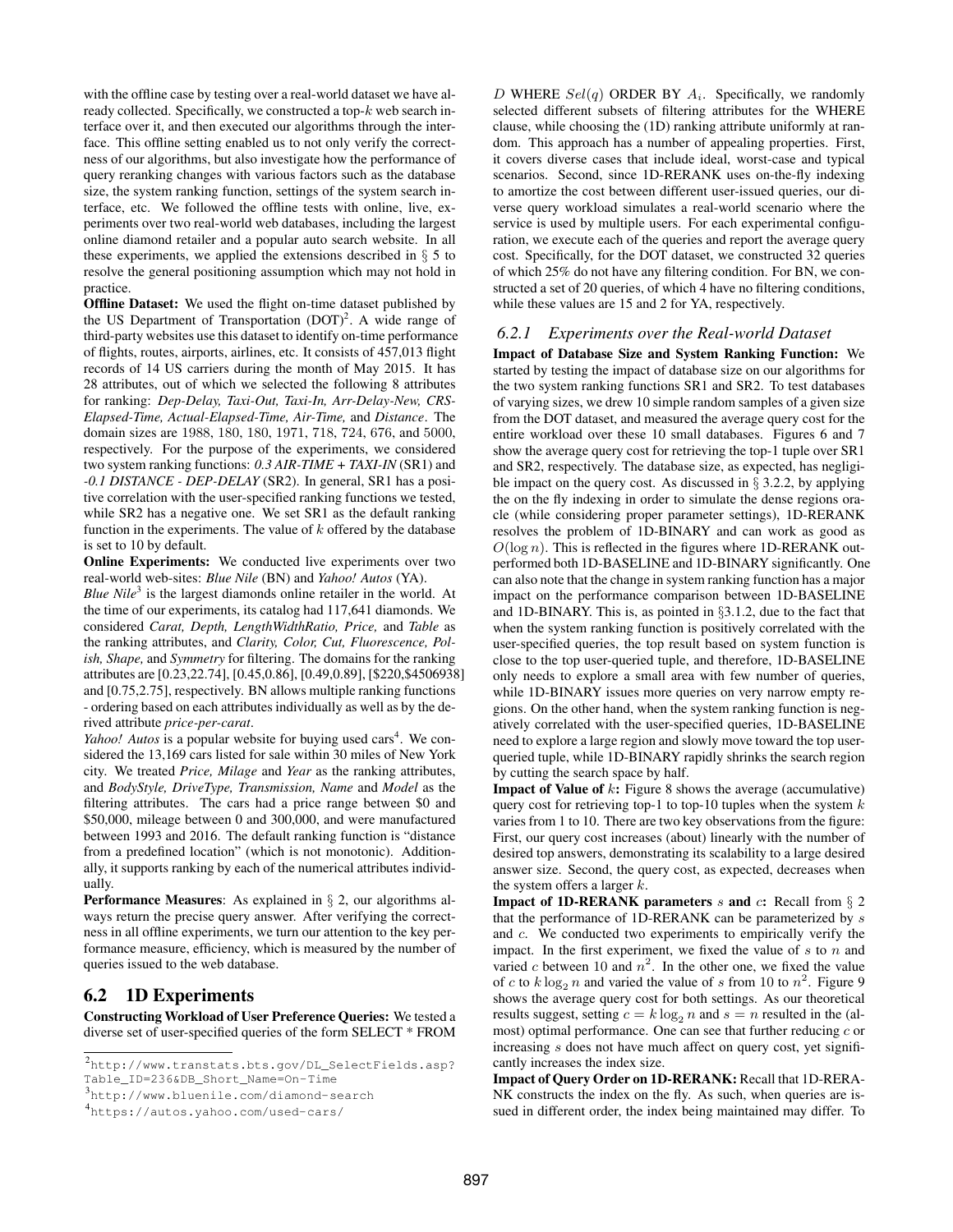



Figure 9: 1D: Impact of  $s$  and  $c$ 



Figure 11: 1D: Topk Query Cost Figure 12: 1D: Topk Query Cost (YA)

#### *6.3.1 Experiments over the Real-world Dataset*

test whether the order of user queries have a major effect on the performance of 1D-RERANK, we ran an experiment using SR1 with three query-issuing orders: (1) from low to high selectivity (i.e., from more general to narrower queries), (2) from high to low selectivity, and (3) in a random order. Figure 10 shows that the query issuance order has a negligible effect on the query cost of 1D-RERANK.

(BN)

#### *6.2.2 Online Experiments*

order in 1D-RERANK

We also conducted two live experiments over Blue Nile and Yahoo! Autos, aiming to retrieve the top-100 tuples for each of the user query in the workload. The default system-k for BN and YA are 30 and 15, respectively, with the system ranking function being the default for each website, i.e., descending value of *price per carat* for BN and *distance from the pre-defined location* for YA.

Figures 11 and 12 show the average query cost for retrieving top-h tuples. As expected, 1D-RERANK significantly outperforms the other algorithms for both websites. For BN, even though 1D-BINARY performed well in the beginning, it required higher query cost for large values of  $h$ . That is because it keeps dividing the search area in half until the issued query becomes valid, thus it will probably end up with a valid query that contains fewer number of tuples. Considering the fact that here if the last (valid) query return k' tuples, we do not need to issue any queries for next  $k' - 1$ Get-Next calls, having less number of tuples in the valid queries means less saving in the query cost. 1D-BASELINE, on the other hand, uses the current top tuple as the upper-bound to query the whole remaining region and has a higher chance to end up with a valid query with more tuples, which means more saving in the query cost for the next Get-Next operations. That is why in this experiment (Figure 11), after discovering the Top-1 tuple, it did not require more queries for the next 29 Get-Next operations.

## 6.3 MD Experiments

We compare the performance of MD-RERANK against "TA over 1D-RERANK", MD-BASELINE and MD-BINARY.

Constructing Workload of User Preference Queries: The workload is constructed using a process similar to one described in § 6.2, by selecting a subset from the set of all ranking attributes and choosing different weights between 0 and 1 for each of them. The workload consists of 32, 12 and 10 queries for DOT, BN and YA, respectively, of which 8, 3 and 2 do not have any filtering conditions.

Impact of Database Size and System Ranking Function: The experimental setup was similar to the 1D experiments in § 6.2. We evaluated our algorithms for different database sizes and system ranking functions SR1 and SR2. Figures 13 and 14 shows the results for SR1 and SR2 respectively. In both cases, the algorithm MD-RERANK significantly outperformed all three competing baselines. One may notice an increase in the query cost of the algorithms when  $n$  increases in Figures 14, and a decrease in Figures 13. That is because when system and user-specified ranking function are anti-correlated, the more tuples database has, the more queries are required to find top tuples for the user-specified ranking function (since more tuples are ranked higher than them based on SR2). The case is vice-verse for SR1.

**Impact of System-k:** We then varied k, the number of tuples returned by the web database and measured the average query cost to retrieve top-10 tuples for the query workload. Figure 15 shows the results. As expected, higher values of system- $k$  required lesser query cost to obtain the top-10 tuples. When  $k = 1$ , our algorithms were not able to use the savings by valid queries resulting in a substantial query cost.

## *6.3.2 Online Experiments*

We applied MD-RERANK, as well as TA over 1D-RERANK, to retrieve the top-100 tuples for each query in the workload. Figure 16 shows the average query cost for the BN experiment. As shown in the figure, MD-RERANK outperformed TA significantly. The results for YA experiment is reflected in Figure 17. The substantial difference in query cost of the algorithms can be explained by the observation by the negative correlation between the ranking tuples in YA queries (for example the cars with higher mileage are probably cheaper). Hence TA algorithm had to issue many Get-Next operations before it finds the top tuples.

## 7. RELATED WORK

**Top-** $k$  **discovery methods** can get divided in three main categories: *(sorted/random) access-based* methods, *layering-based* approaches, and *view-based* techniques. The first series of algorithms take the advantage of the data access methods. For example, *NRA* [9] assumes the existence of one sorted list of tuples for each attribute, and finds the Top-k only by exploring the lists, while *TA* [9] applies both random and sorted access. The more advanced algorithms in